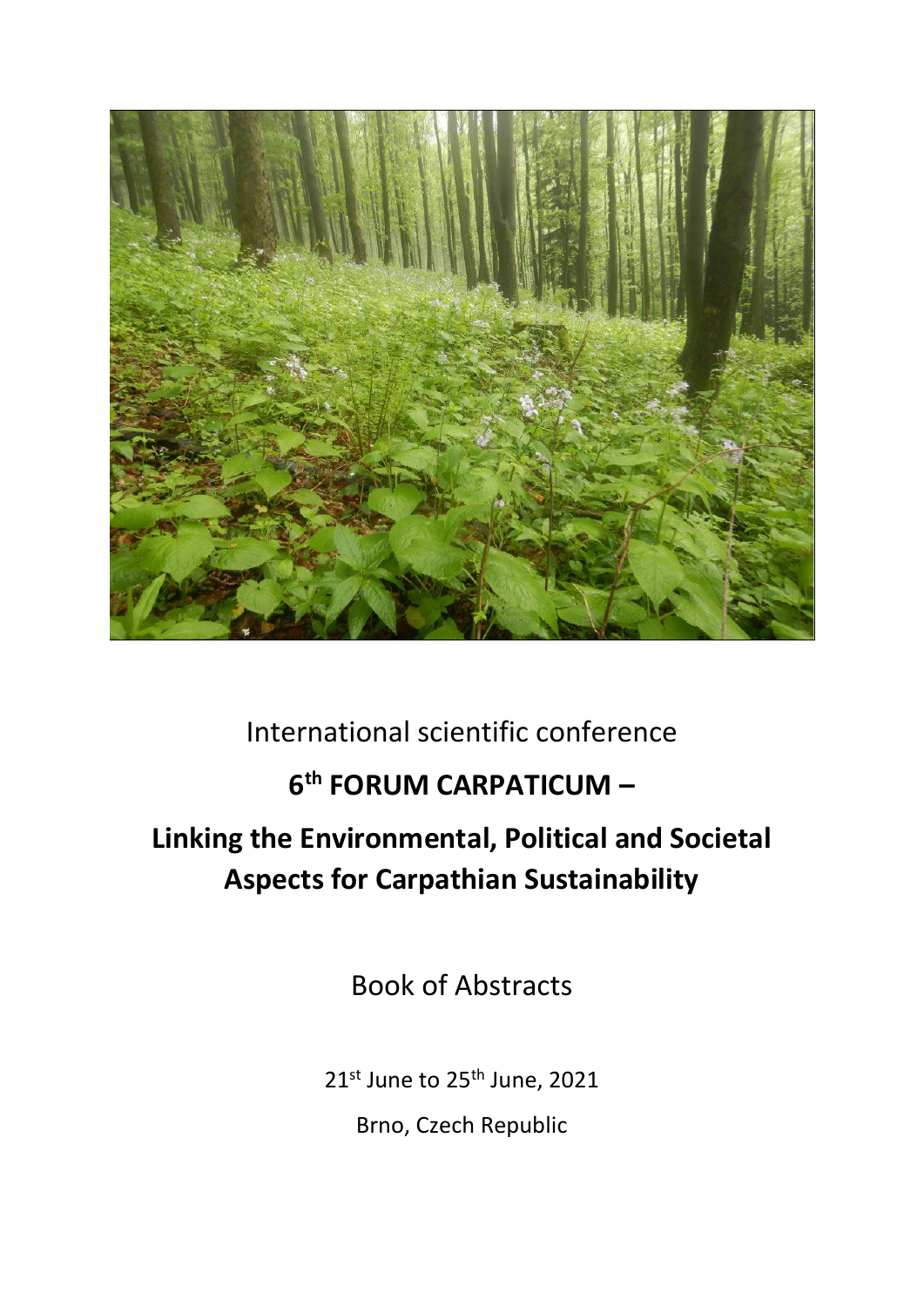## *Organizers:*

### **Global Change Research Institute of the Czech Academy of Science**s

and

### **Forestry and Wood Technology Faculty of MENDELU University**

*In partnership with:*

**Science for Carpathians** 

*With the support of the institutions listed below:*



#### **Editors: Pavel Cudlín, Radek Plch**

The abstracts included in this volume were selected by the Forum Carpaticum Scientific Committee. Final version of the abstracts reflect the work of their authors and published here in as submitted to the committee of the 6th Forum Carpaticum.

Published online at:<https://forumcarpaticum.czechglobe.cz/> by Global Change Research Institute of the Czech Academy of Sciences, Bělidla 986/4a, 603 00 Brno, Czech Republic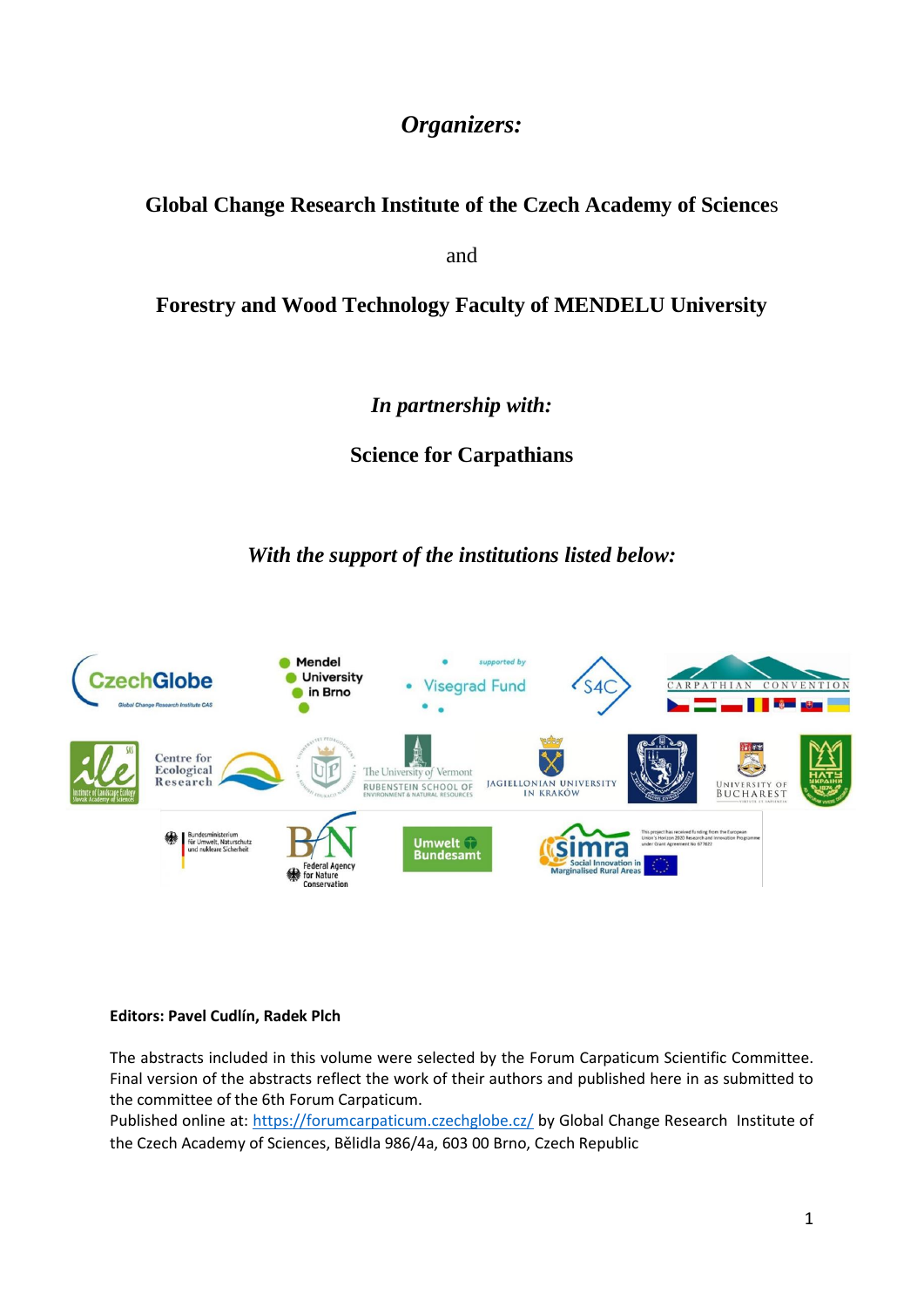#### **Scientific Committee**

Pavel Cudlin, Global Change Research Institute CAS CR Astrid Björnsen Gurung, Swiss Federal Institute for Forest Yurij Bihun, University of Vermont Lubos Halada, Institute of Landscape Ecology SAS Christian Hoffmann, Eurac Research Dominik Kaim, Jagiellonian University William Keeton, University of Vermont Ivan Kruhlov, Ivan Franko National University of Lviv Elena Matei, Bucharest University Katalin Mázsa, Centre for Ecological Research Marcel Mindrescu, Stefan cel Mare University of Suceava Tamara Mitrofanenko, Secretariat of the CC/BOKU Catalina Monteanu, Humboldt University of Berlin Maria Nijnik, The James Hutton Institute Péter Ódor, Centre for Ecological Research Katarzyna Ostapowicz, Jagiellonian University Márta Vetier, Central European University Joanna Zawiejska, Pedagogical University of Cracow

#### **Local Organising Committee**

Pavel Cudlin, Global Change Research Institute CAS CR; [cudlin.p@czechglobe.cz;](mailto:cudlin.p@czechglobe.cz) mobil: 420 604 272 215 Radek Plch, Global Change Research Institute CAS CR; plch.r@czechglobe.cz Hana Šprtová, Global Change Research Institute CAS CR; sprtova.h@czechglobe.cz Miroslava Šprtová, Global Change Research Institute CAS CR Tomáš Žid, Mendel University in Brno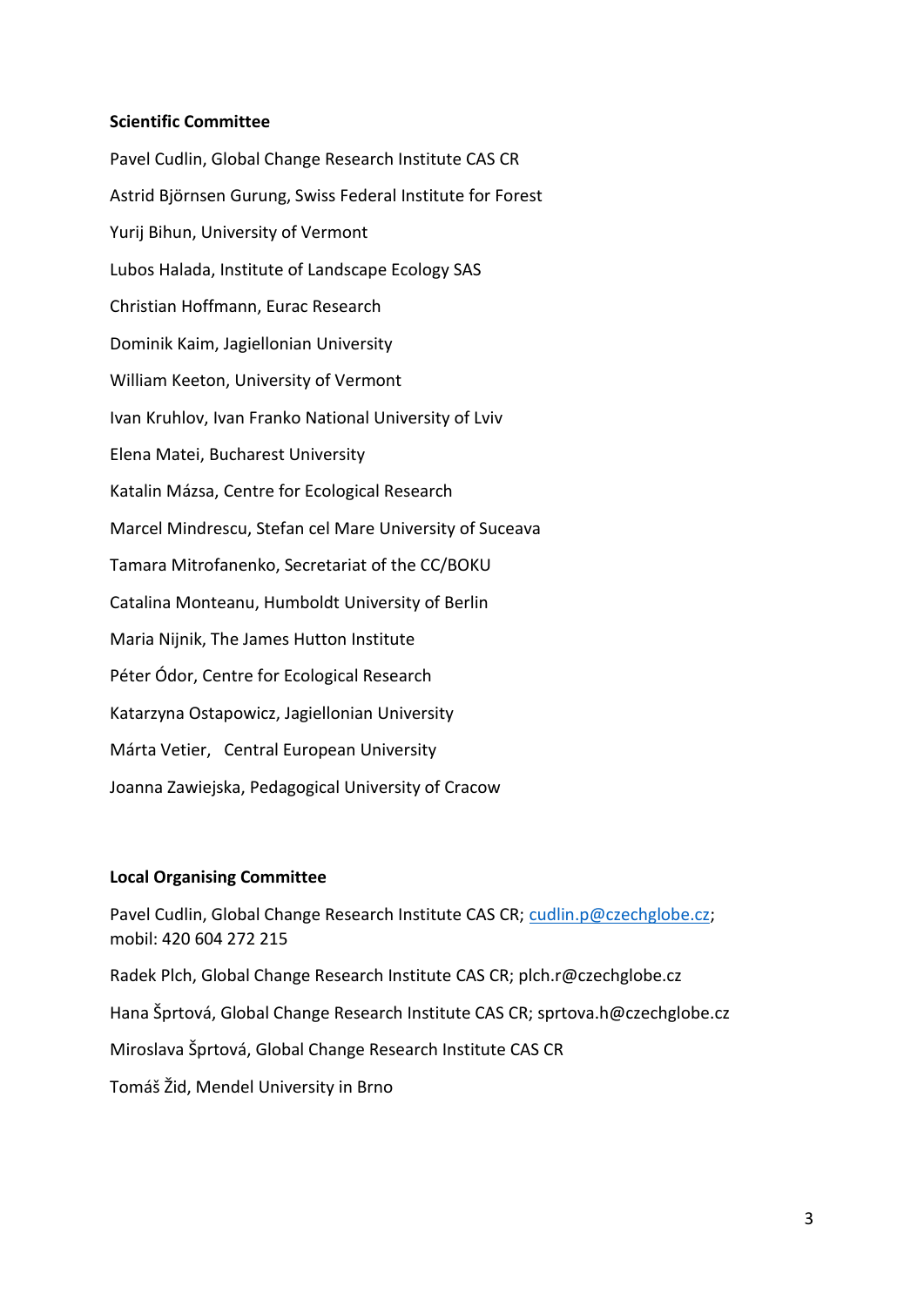# **Table of contents**